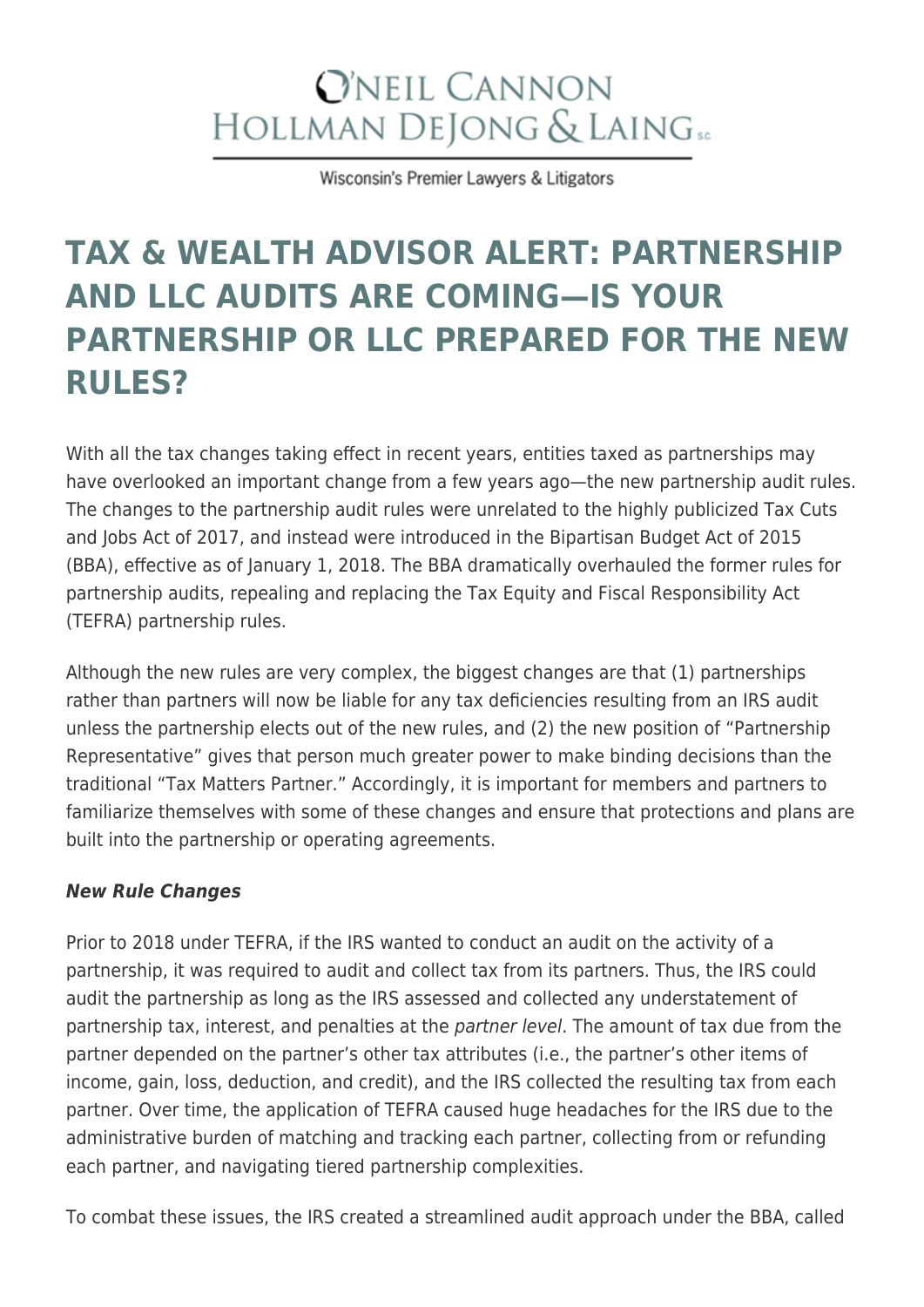the Centralized Partnership Audit Regime (CPAR). CPAR provides that the IRS can still audit the activity of the partnership, however, the IRS can now access and collect any resulting understatement of tax, interest, and penalties (which under the new rules is referred to as the "imputed underpayment") directly from the partnership, rather than from the partners.

While the IRS can audit (within the statute of limitations) the partnership's items of income, gain, loss, deduction, credit, and partners' distributive shares for any particular year of the partnership (the "reviewed year"), any imputed underpayment due from the partnership will be assessed in the year that the audit or any judicial review is completed (the "adjustment year"). By collecting the tax payable in the adjustment year rather than the reviewed year, ownership changes may produce what some partners consider unfair results. For instance, a new partner in an existing partnership may find it unfair to bear the tax burden for adjustments to the prior year's tax returns.

Additionally, under the new audit regime, instead of a tax assessment calculation based on the other tax attributes of each partner, the imputed underpayment assessed against the partnership is calculated by multiplying the total netted partnership audit adjustment for the reviewed year against a single tax rate. The tax rate will be the higher of (1) the highest income tax rate in effect for individuals (currently 37%) and (2) the tax rate applicable to corporations (currently 21%). Depending on a partner's individual tax situation this is an undesirable outcome if the partner falls into a lower tax bracket. However, following the rules published in the regulations, the partnership may modify the underpayment amount if the partnership can show the IRS that a partner's share of an adjusted item is subject to a lower tax rate, or if the partnership can establish that a partner has agreed to an adjustment and paid the resulting tax through an amended return. These potential modifications must be timely submitted and approved by the IRS.

#### *Electing Out of New Partnership Audit Rules*

The IRS does allow a partnership to elect out of the new audit regime under certain circumstances. In order to elect out of the new audit rules, the partnership must meet two requirements: (1) the partnership must have 100 or fewer partners during the tax year, and (2) all partners must be "eligible partners" at all times during the tax year. Eligible partners include individuals, C corporations, S corporations, or estates of deceased partners. The list of eligible partners does not include partnerships, trusts, disregarded entities, nominees or other similar persons that hold an interest on behalf of another person, and estates that are not estates of a deceased partner. If there is even one ineligible partner, the partnership cannot elect out of the new audit regime. Further, if the partnership has an S corporation as a partner, the shareholders of the S corporation will count toward the 100-partner rule.

An election to opt out must be made annually on a timely filed tax return and the partnership must notify partners of the election within 30 days of making the election. The partnership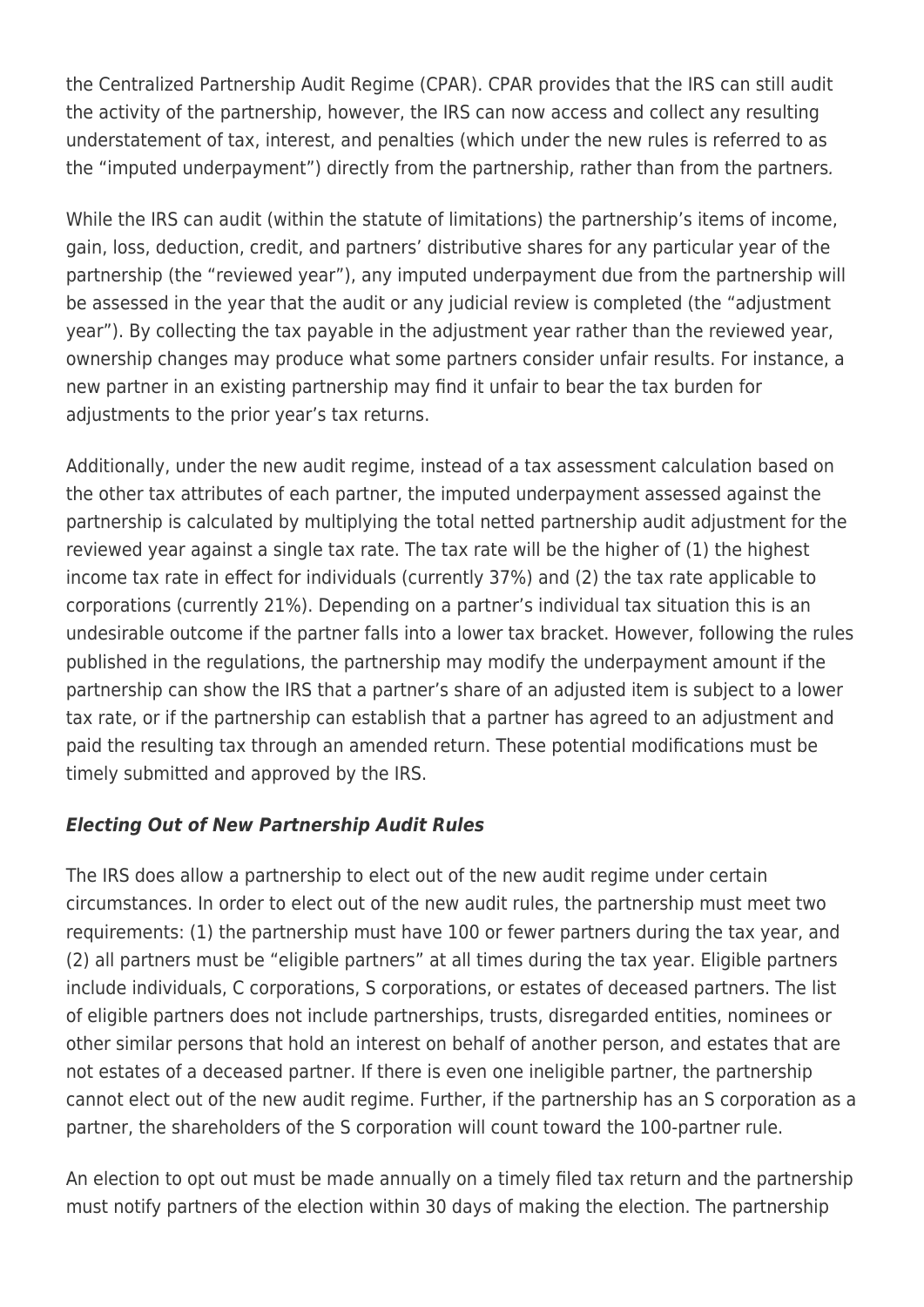must also disclose the names and taxpayer identification numbers of all partners on its tax return. The result of this election moves the adjustment and assessment of tax to the partner level.

### *"Push-Out" Election*

The new rules also provide that a partnership can make a "push-out" election, which allows a partnership to shift or "push-out" any tax liability due upon audit to the partners that were actually partners during the reviewed year (which eliminates the partnership's responsibility to pay the tax). Unlike the election to opt out of the new audit rules, this election is available to all partnerships; however, this election can be made only by the Partnership Representative (as detailed below).

This election must be made within 45 days after the IRS issues the final adjustment and the partnership must then furnish statements to the reviewed year partners within 60 days of the final adjustment showing the partner's share of the adjustment. Based on statements, each reviewed year partner will calculate the partner's tax for the reviewed year and any interim years after the reviewed year and preceding the adjustment year. The partners then pay the aggregate tax plus interest (an additional 2% interest is charged using this election) and penalties with their income tax return for the adjustment year (i.e., the current year's tax return).

## *Goodbye Tax Matters Partner, Hello Partnership Representative*

Under the new regime, a Partnership Representative replaces the familiar Tax Matters Partner. With TEFRA, a Tax Matters Partner would simply act as a go-between with the partnership and the IRS. In contrast, with the CPAR changes, the Partnership Representative has full authority to act on behalf of the partnership and take any necessary actions that are binding on the partnership and all its partners. Additionally, the Partnership Representative is not bound by a fiduciary duty to act in the best interest of the partnership.

Another departure from the old rules is that the Partnership Representative is not required to be a partner, unlike the Tax Matters Partner. It can be anyone that the partnership feels is capable and knowledgeable enough to make decisions on IRS assessments. The partnership must designate a Partnership Representative on its tax return filing each year. It is important to note that the old Tax Matters Partner does not automatically become the new Partnership Representative and if no Partnership Representative is appointed, the IRS will appoint one. A partnership can remove its Partnership Representative, but only after a Notice of Administration Proceeding is issued by the IRS.

## *Considerations for Partnership and Operating Agreement Amendments*

As a result of the new audit rules, entities taxed as partnerships should begin preparing for